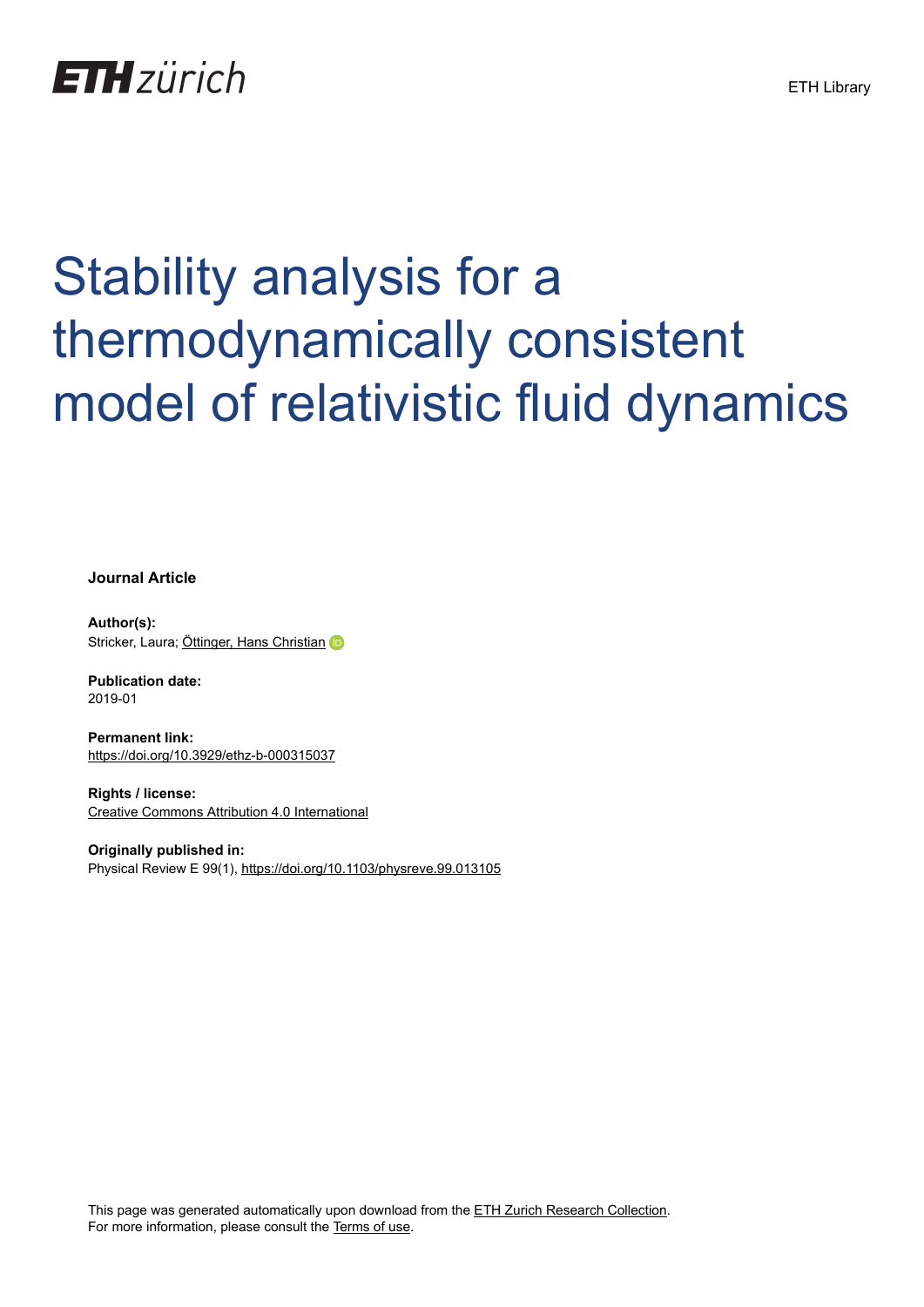# **Stability analysis for a thermodynamically consistent model of relativistic fluid dynamics**

Laura Stricker and Hans Christian Öttinger

*ETH Zürich, Department of Materials, Polymer Physics, CH-8093 Zurich, Switzerland*

(Received 5 September 2018; published 10 January 2019)

In relativistic fluid mechanics, positive entropy production is known to be insufficient for guaranteeing stability. Much stronger criteria for thermodynamic admissibility have become available in nonequilibrium thermodynamics. We here perform a linear stability analysis for a model of relativistic hydrodynamics that is based on the general equation for the nonequilibrium reversible-irreversible coupling (GENERIC) framework of nonequilibrium thermodynamics. Assuming a quadratic entropy function near equilibrium, we find stability for the entire range of physically meaningful model parameters for relativistic fluid dynamics based on GENERIC. The search for thermodynamic admissibility moreover reveals a fundamental difference between liquids and gases in relativistic fluid dynamics.

DOI: [10.1103/PhysRevE.99.013105](https://doi.org/10.1103/PhysRevE.99.013105)

# **I. INTRODUCTION**

Relativistic fluid dynamics plays an important role in astrophysics and cosmology as, for example, it allows us to describe the collapse of stars into neutron stars, flows around black holes, jets with relativistic speeds originating from the core of active galactic nuclei, the formation of galaxies, or the expansion of the entire universe. The first use of relativistic fluid dynamics in the field of high-energy physics appeared in the 1950s, in the works of Landau [\[1\]](#page-8-0) and Khalatnikov [\[2\]](#page-8-0). In recent years, the topic received renewed attention due to its potential to describe experiments on quark-gluon plasmas produced in relativistic heavy ion colliders [\[3–](#page-8-0)[6\]](#page-9-0).

The first attempts to generalize the laws of fluid mechanics and thermodynamics to the relativistic context were based on an extended Fourier law for heat conduction [\[7,8\]](#page-9-0). These formulations suffered from two fundamental flaws, which are closely related to each other  $[9,10]$ : they are unstable  $[11,12]$ , and the parabolic nature of the corresponding differential equation leads to instantaneous propagation of heat, hence violating causality [\[13\]](#page-9-0). To overcome this problem, some authors added an *ad hoc* relaxation term to Fourier's law, turning the parabolic equation into a hyperbolic one with finite propagation speed  $[14,15]$ . Later studies showed that instability is the consequence of an ill-posed initial value problem when using parabolic equations [\[16\]](#page-9-0) and that parabolic equations can still be adopted if formulated in a well-posed manner [\[17\]](#page-9-0). Conversely, hyperbolic equations can result in well-posed problems with finite but superluminal propagation speed. Hence, considering the physically acceptable range of parameters is essential in determining the stability and validity of a theory [\[17\]](#page-9-0).

A big step forward in formulating relativistic fluid dynamics resulted from the insight that the entropy should depend on additional structural variables (related to the momentum and energy fluxes) and that the heat flux should not be proportional to the entropy flux. In 1967 Müller demonstrated in the context of heat flow that such a more complete description of nonequilibrium states solves the problem of infinite propagation speeds, and he moreover showed that such a description emerges naturally from kinetic gas theory [\[18\]](#page-9-0). It was then natural to extend Grad's moment method for the Boltzmann equation  $[19]$  to the relativistic context  $[20-23]$ . The derivation of moment equations from the relativistic Boltzmann equation culminated in what is now known as the Israel-Stewart theory [\[24,25\]](#page-9-0). All work along these lines suffers from the infamous closure problem [\[26\]](#page-9-0) for the moment hierarchy.

The problem of relativistic fluid dynamics has also been approached with the tools of nonequilibrium thermodynamics. The basic idea of extended irreversible thermodynamics (EIT) is to consider the dissipative fluxes (e.g., the heat flux vector and the viscous pressure tensor) as independent variables and to formulate convection-relaxation equations for such fluxes [\[27\]](#page-9-0). In the limit of slow phenomena, these equations reduce to the classical constitutive laws, but they are also suitable to describe fast phenomena, since they lead to hyperbolic equations with finite speeds of propagation for thermal and viscous perturbations. Such models are compatible with the kinetic theory of Grad's 14-moment method [\[28\]](#page-9-0); they are compatible with causality and stable under specific constraints  $[10]$ . The general equation for the nonequilibrium reversibleirreversible coupling (GENERIC) framework of nonequilibrium thermodynamics is more versatile in the choice of variables than EIT and more restrictive in the structure of the equations, in particular, by imposing a Hamiltonian structure on reversible dynamics. A GENERIC model of relativistic fluid dynamics has been developed in Refs. [\[29,30\]](#page-9-0), and gravity has been included in Refs. [\[31,32\]](#page-9-0). Further possible

*Published by the American Physical Society under the terms of the [Creative Commons Attribution 4.0 International](https://creativecommons.org/licenses/by/4.0/) license. Further distribution of this work must maintain attribution to the author(s) and the published article's title, journal citation, and DOI.*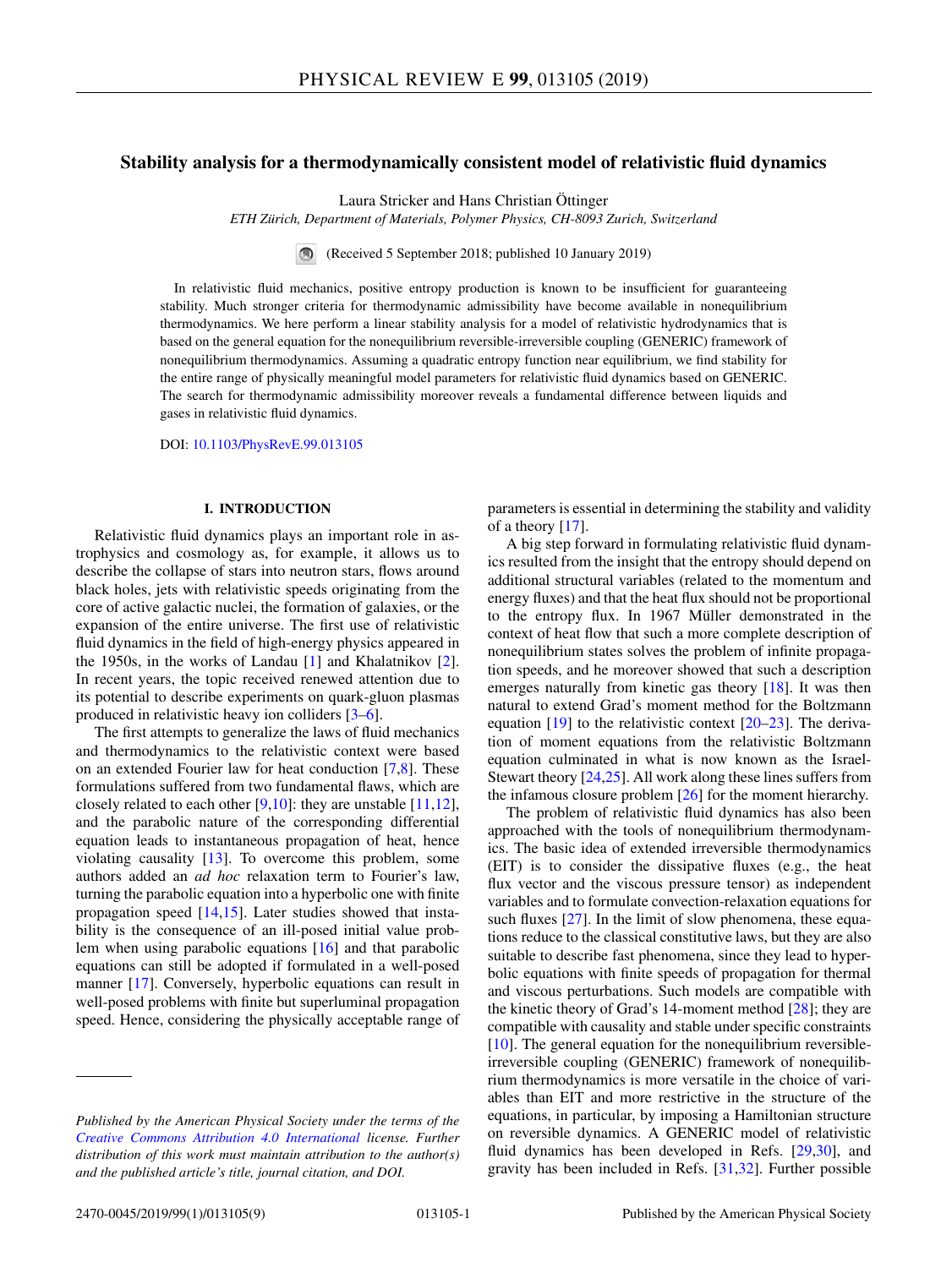<span id="page-2-0"></span>approaches include Carter's theory [\[33\]](#page-9-0), the Ván-Biró model [\[17\]](#page-9-0), and a conformal field theory formulation [\[34\]](#page-9-0).

In the present paper we study the linear stability of the GENERIC model developed in Refs. [\[29,30\]](#page-9-0). We first present these equations for relativistic fluid dynamics and highlight their most important features.

# **II. MODEL**

We restrict ourselves to special relativity. For the metric, we adopt the Minkowski tensor with the convention  $(\eta^{\mu\nu}) =$ diag(−1*,* 1*,* 1*,* 1). For the indexes of four-vectors and tensors, we use Greek letters to denote components from 0 to 3 (i.e., time and space components) and Latin letters to denote components from 1 to 3 (i.e., space components only).

# **A. Balance equations**

We introduce the dimensionless fluid velocity four-vector  $u^{\mu}$  in such a way that we obtain the relativistic continuity equation

$$
\partial_{\mu}(\rho_{\rm f} u^{\mu}) = 0, \tag{1}
$$

where  $\rho$  is the mass density and the subscript f denotes quantities evaluated in the comoving local reference frame of the fluid. In terms of the components  $v^i$  of the local fluid velocity *v*, we have

$$
u^{0} = \gamma, \quad u^{i} = \gamma \frac{v^{i}}{c} \quad (i = 1, 2, 3), \tag{2}
$$

where *c* is the speed of light and  $\gamma = (1 - v^2/c^2)^{-1/2}$  is the Lorentz factor, chosen in such a way that

$$
u^{\mu}u_{\mu} = -1. \tag{3}
$$

The energy and momentum balances in the relativistic setting are combined and can be expressed as

$$
\partial_{\mu}T^{\mu\nu} = 0,\tag{4}
$$

where  $T_{\mu\nu}$  is the energy-momentum tensor. Such a tensor has to incorporate energy and momentum densities as well as energy and momentum fluxes.

In defining the local fluid velocity, different choices are possible: in the Eckart framework, the particle flow vanishes in the local rest frame of the fluid [\[7\]](#page-9-0) whereas, in the Landau framework, the momentum density vanishes in the local rest frame [\[8\]](#page-9-0). As, according to the GENERIC framework (and also in the generalized bracket approach of Beris and Edwards [\[35\]](#page-9-0)), Hamiltonian structure is postulated to be a hallmark of reversible dynamics, the introduction of the proper velocity to be used for the reversible convection mechanism is an important issue in these frameworks. The natural choice is to implement the continuity equation (1) through the definition of velocity and to determine the energy-momentum tensor in Eq. (4) from the requirement that the entropy is conserved under the reversible dynamics generated by any Hamiltonian, not just the physical one (see also footnote on p. 168 of Ref. [\[36\]](#page-9-0)). The Hamiltonian structure of reversible dynamics and the conservation of entropy under reversible dynamics for any choice of the Hamiltonian are the powerful features

of the GENERIC framework in formulating relativistic fluid dynamics.

## **B. Relaxation equations**

In order to avoid the presence of spatial derivatives in the formulation of the momentum and energy fluxes, and in the spirit of the rheological modeling of complex fluids [\[36,37\]](#page-9-0), we introduce the structural variables  $\alpha_{\mu\nu}$  and  $\omega_{\mu}$  (for a detailed motivation and derivation of all the equations, see Sec. 5.2 of the monograph [\[36\]](#page-9-0) or Sec. 2 of the original paper [\[29\]](#page-9-0)). The relation of these structural variables to the physical energy-momentum tensor and entropy flux emerges after specifying the convection mechanism and the entropy density in Eqs.  $(13)$  and  $(16)$  below.

The evolution equation for the four-vector  $\omega_{\mu}$  is given by

$$
u^{\nu}(\partial_{\nu}\omega_{\mu}-\partial_{\mu}\omega_{\nu})=-\frac{1}{c\lambda_1}\hat{\eta}_{\mu\nu}\omega^{\nu},\qquad(5)
$$

where  $\hat{\eta}^{\mu\nu} = \eta^{\mu\nu} + u^{\mu}u^{\nu}$  is the spatial projector and  $\lambda_1$  is a characteristic relaxation time. The convection term on the left-hand side is dictated by its Hamiltonian nature. The relaxation term on the right-hand side is chosen to be linear for simplicity. The projector  $\hat{\eta}^{\mu\nu}$  on the right-hand side needs to be introduced because the left-hand side vanishes after contraction with  $u^{\mu}$ . From now on, we write  $\hat{\omega}_{\mu} = \hat{\eta}_{\mu\nu} \omega^{\nu}$  for the four-vector with the desired property

$$
u^{\mu}\hat{\omega}_{\mu} = 0. \tag{6}
$$

For  $v = 0$ , Eq. (5) becomes

$$
\partial_0 \omega_j = \partial_j \omega_0 - \frac{1}{c\lambda_1} \omega_j,\tag{7}
$$

so that  $\omega_i$  relaxes to the temperature gradient, or the driving force for the heat flux, provided that  $\omega_0$  is chosen as the temperature. More precisely, we impose the Lorentz invariant condition

$$
u^{\mu} \omega_{\mu} = T_{\text{f}}, \tag{8}
$$

where  $T_f$  is the temperature in the local rest frame.

Similarly to the equation for  $\omega_{\mu}$ , also the evolution equation for the symmetric four-tensor  $\alpha_{\mu\nu}$  is given by the interplay of Hamiltonian convection and linear relaxation,

$$
u^{\lambda}(\partial_{\lambda}\alpha_{\mu\nu}-\partial_{\mu}\alpha_{\lambda\nu}-\partial_{\nu}\alpha_{\mu\lambda})=-\frac{1}{c\lambda_{0}}\bar{\alpha}_{\mu\nu}-\frac{1}{c\lambda_{2}}\mathring{\alpha}_{\mu\nu},\quad(9)
$$

where  $\lambda_0$  and  $\lambda_2$  are the characteristic relaxation times for the independently relaxing trace-part  $\bar{\alpha}_{\mu\nu}$  and trace-free part  $\dot{\alpha}_{\mu\nu}$ of  $\alpha_{\mu\nu}$ . To make both sides of Eq. (9) vanish upon contraction with  $u^{\mu}$  or  $u^{\nu}$ , we choose

$$
\bar{\alpha}_{\mu\nu} = \frac{1}{3} (\alpha_{\lambda}^{\ \lambda} - 1) \hat{\eta}_{\mu\nu}, \quad \hat{\alpha}_{\mu\nu} = \alpha_{\mu\nu} + u_{\mu} u_{\nu} - \bar{\alpha}_{\mu\nu} \quad (10)
$$

and

$$
\alpha_{\mu\lambda}u^{\lambda} = u_{\mu}.\tag{11}
$$

For these conditions,  $\alpha_{\mu\nu}$  relaxes to the symmetrized velocity gradient tensor, or to the driving force for the momentum flux [see the linearized Eq.  $(24)$  below]. Equation  $(11)$  implies that  $\alpha_{\mu\nu}$  must be dimensionless, and, as a symmetric tensor, it has only six independent components. The simplicity and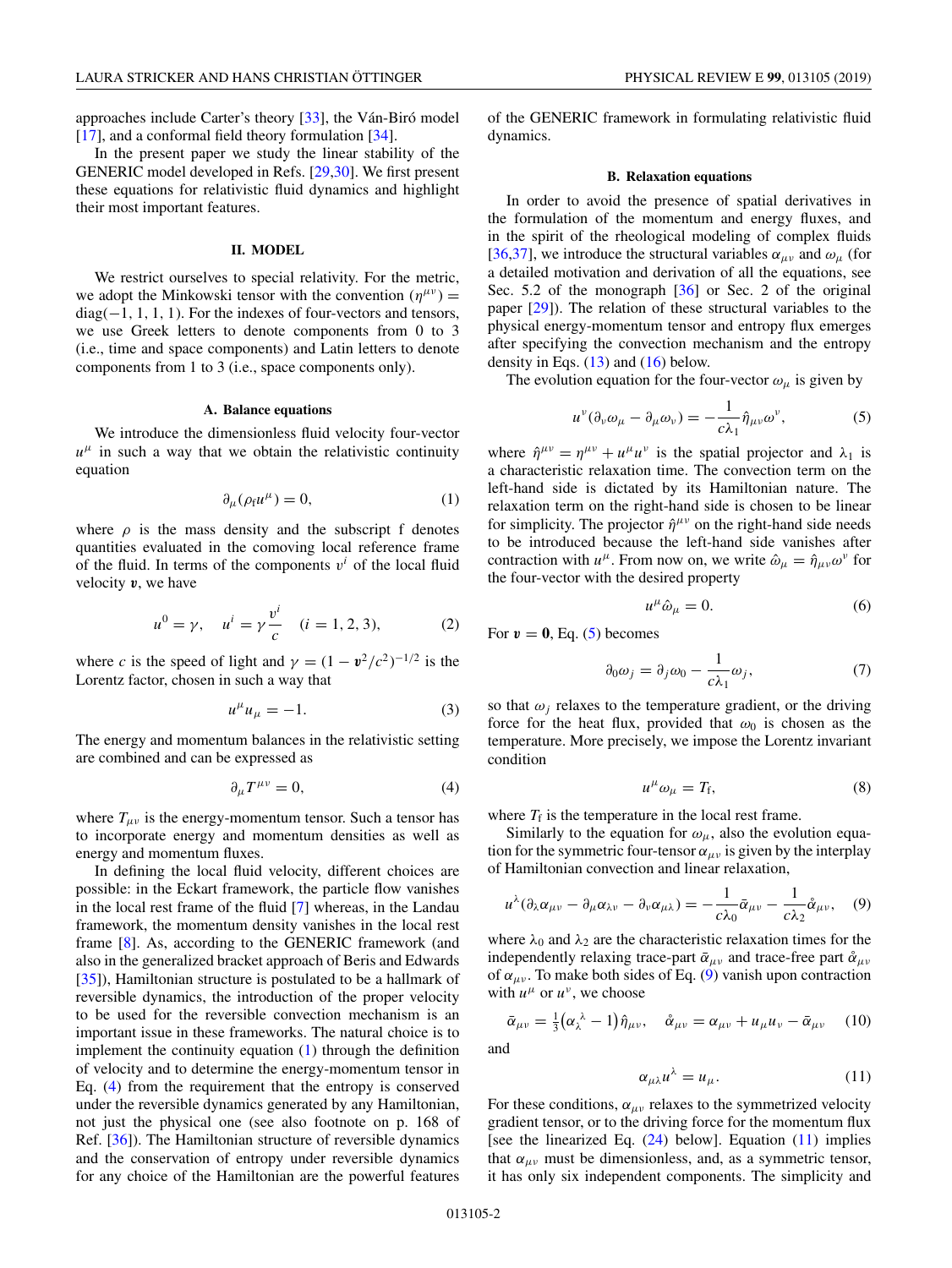<span id="page-3-0"></span>elegance of the convection terms on the left-hand sides of Eqs. [\(5\)](#page-2-0) and [\(9\)](#page-2-0) should be noted.

## **C. Entropy balance**

The balance and relaxation equations of the preceding two sections feature a Hamiltonian convection mechanism. Another important feature of the GENERIC framework is the requirement that the entropy must be conserved under reversible dynamics for any choice of the Hamiltonian. In the rheological modeling of complex fluids, this requirement provides the stress tensor. In relativistic fluid dynamics, it provides the energy-momentum tensor. To proceed, we need to specify the entropy density  $s_f$  in the local rest frame.

We assume that  $s_f$  depends on the mass density  $\rho_f$  and internal energy density  $\epsilon_f$ , as well as on the structural variables, i.e., it can be expressed as  $s_f(\rho_f, \epsilon_f, \alpha_{\mu\nu}, \hat{\omega}_{\mu})$ . The spatial projection  $\hat{\omega}_{\mu}$  is used here instead of  $\omega_{\mu}$  because the temporal part of  $\omega_{\mu}$  includes thermodynamic information and would be redundant with  $\rho_f$  and  $\epsilon_f$ . The entropy density is independent of the local fluid velocity. We can now provide a definition of the temperature  $T_f$  in Eq. [\(8\)](#page-2-0) in terms of  $s_f(\rho_f, \epsilon_f, \alpha_{\mu\nu}, \hat{\omega}_{\mu})$ ,

$$
\frac{1}{T_{\rm f}} = \frac{\partial s_{\rm f}}{\partial \epsilon_{\rm f}}.\tag{12}
$$

Equation  $(12)$  is formally similar to the classical definition of thermodynamic temperature, but it entails some additional ambiguity. In the equilibrium setting, the derivative of  $s_f$ with respect to  $\epsilon_f$  is performed keeping  $\rho_f$  constant. Here, in general, we additionally have to keep the structural variables constant. Therefore the definition of the temperature can depend on the particular choice of the structural variables.

According to the development of thermodynamically admissible equations for relativistic fluid dynamics in Sec. 5.2 of Ref. [\[36\]](#page-9-0) or Sec. 2 of Ref. [\[29\]](#page-9-0), the entropy balance can be written in the form (see the Appendix)

$$
\partial_{\mu} \left( s_{\rm f} u^{\mu} + T_{\rm f} \frac{\partial s_{\rm f}}{\partial \hat{\omega}_{\mu}} \right) = -\frac{\partial s_{\rm f}}{\partial \alpha_{\mu \nu}} \left( \frac{1}{c \lambda_0} \bar{\alpha}_{\mu \nu} + \frac{1}{c \lambda_2} \hat{\alpha}_{\mu \nu} \right) - \frac{1}{c \lambda_1} \frac{\partial s_{\rm f}}{\partial \hat{\omega}_{\mu}} \hat{\omega}_{\mu}.
$$
 (13)

The nonconvective contribution to the entropy-flux fourvector is given by  $T_f \partial s_f / \partial \hat{\omega}_\mu$ , so that we have a clear relationship between the entropy flux and the spatial part of the structural variable  $\omega_{\mu}$ . According to Eq. [\(8\)](#page-2-0), the temporal part of  $\omega_{\mu}$  is given by the temperature.

A nonnegative entropy production on the right-hand side of Eq. (13) can be achieved either by requiring *∂s*f*/∂αμν* and  $\partial s_f / \partial \hat{\omega}_\mu$  to be negative multiples of  $\alpha^{\mu\nu}$  and  $\hat{\omega}^\mu$ , respectively, or by replacing the linear relaxation mechanism by one that is driven by nonlinear entropy derivatives. Whereas the latter option is much more general, we here insist on a linear relaxation term and use the quadratic entropy density

$$
s_{\rm f}(\rho_{\rm f}, \epsilon_{\rm f}, \alpha_{\mu\nu}, \hat{\omega}_{\mu})
$$
  
=  $s_{\rm f}^{\rm eq}(\rho_{\rm f}, \epsilon_{\rm f}) - \frac{1}{2}\rho_{\rm f}[H_{\alpha}(\alpha_{\mu\nu}\alpha^{\mu\nu} - 1) + H_{\omega}\hat{\omega}_{\mu}\hat{\omega}^{\mu}],$  (14)

leading to the derivatives

$$
\frac{\partial s_{\rm f}}{\partial \alpha_{\mu\nu}} = -\rho_{\rm f} H_{\alpha} \alpha^{\mu\nu}, \quad \frac{\partial s_{\rm f}}{\partial \hat{\omega}_{\mu}} = -\rho_{\rm f} H_{\omega} \hat{\omega}^{\mu}, \qquad (15)
$$

where  $H_{\alpha}$  and  $H_{\omega}$  must be positive to guarantee nonnegative entropy production. A quadratic entropy function is not only consistent with the second-order Israel-Stewart model and the standard formulation of EIT, but should also be sufficient for producing the linearized equations for our stability analysis.

#### **D. Energy-momentum tensor**

For the entropy function (14), the energy-momentum tensor [\(A3\)](#page-8-0) becomes (see the Appendix)

$$
T^{\mu\nu} = (\rho_{\rm f}c^2 + \epsilon_{\rm f})u^{\mu}u^{\nu} + p_{\rm f}\hat{\eta}^{\mu\nu} + \rho_{\rm f}T_{\rm f}\left[2H_{\alpha}\left(\alpha^{\mu\lambda}\alpha_{\lambda}^{\ \nu} - \alpha^{\mu\nu}\right) + H_{\omega}\hat{\omega}^{\mu}\hat{\omega}^{\nu}\right] - \rho_{\rm f}T_{\rm f}^2H_{\omega}(\hat{\omega}^{\mu}u^{\nu} + u^{\mu}\hat{\omega}^{\nu}),
$$
(16)

where

$$
p_{\rm f} = T_{\rm f} \left( s_{\rm f} - \rho_{\rm f} \frac{\partial s_{\rm f}}{\partial \rho_{\rm f}} - \epsilon_{\rm f} \frac{\partial s_{\rm f}}{\partial \epsilon_{\rm f}} \right) \tag{17}
$$

is the pressure in the local rest frame. From a physical point of view,  $u_{\mu}T^{\mu\nu}u_{\nu} = \rho_f c^2 + \epsilon_f$  can be interpreted as the total internal energy density, with the first term on the right-hand side associated with the mass density and the second term associated with the thermodynamic state of the system. If the remaining terms on the right-hand side of Eq. (16) are contracted with either  $u_{\mu}$  or  $u_{\nu}$ , only the term  $\rho_f T_f^2 H_{\omega} (\hat{\omega}^{\mu} u^{\nu} +$  $u^{\mu} \hat{\omega}^{\nu}$ ) produces a nonzero result which, according to Eqs. (13) and (15), is given by the product of temperature and nonconvective entropy flux. This term has exactly the same structure as the terms associated with the heat and momen-tum fluxes in Ref. [\[17\]](#page-9-0). Finally, the contribution  $p_f \hat{\eta}^{\mu\nu}$  +  $\rho_f T_f[2H_\alpha(\alpha^{\mu\lambda}\alpha_\lambda^{\nu} - \alpha^{\mu\nu}) + H_\omega\hat{\omega}^{\mu}\hat{\omega}^{\nu}]$  is the counterpart of the stress tensor in Ref. [\[17\]](#page-9-0). The term  $\rho_f T_f H_\omega \hat{\omega}^\mu \hat{\omega}^\nu$  expresses a quadratic cross effect, relating heat fluxes and stresses. Note that only the core contribution  $p_f \hat{\eta}^{\mu\nu} - 2 \rho_f T_f H_\alpha \alpha^{\mu\nu}$ contributes to the linearized stress tensor, so that we obtain a simple interpretation of the structural tensor  $\alpha^{\mu\nu}$ . As pointed out before, the dependence of the energy-momentum tensor on the form of the entropy function is a characteristic feature of nonequilibrium thermodynamics. The tensor  $T^{\mu\nu}$  in Eq. (16) is manifestly symmetric.

#### **E. Model summary**

Summarizing, our model consists of 14 equations: the continuity equation  $(1)$ , the energy-momentum tensor conservation equation  $(4)$ , and the relaxation equations  $(5)$  and [\(9\)](#page-2-0) for the structural variables  $\omega_{\mu}$  and  $\alpha_{\mu\nu}$ , respectively. Assuming a quadratic entropy in the structural variables, the energy-momentum tensor is found to be of the form given in Eq. (16).

To close the model, two equations of state are required, to relate the variables  $T_f$  and  $p_f$  defined in Eqs. (12) and (17) to the independent thermodynamic variables  $\epsilon_f$  and  $\rho_f$ . For the quadratic entropy density  $(14)$ ,  $T_f$  and  $p_f$  are fully determined by the function  $s_f^{eq}(\rho_f, \epsilon_f)$ , so that there are only three independent second-order derivatives or thermodynamic material parameters. We use the isobaric thermal expansion coefficient  $\alpha_p$ , the adiabatic thermal expansivity  $\alpha_s$  and the isothermal speed of sound  $c<sub>T</sub>$  as basic material properties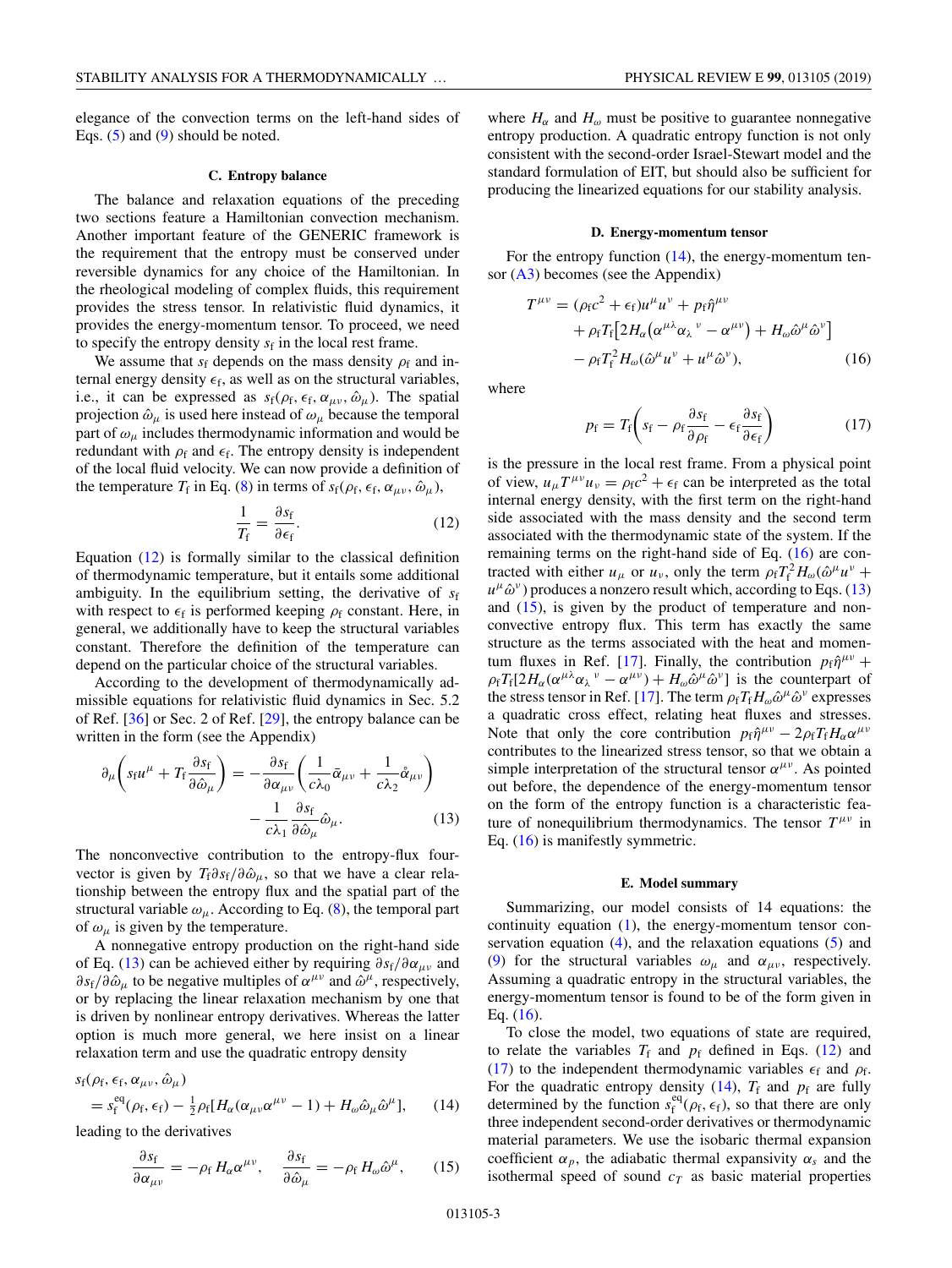<span id="page-4-0"></span>(for a convenient summary of the relations between various thermodynamic material parameters, see Appendix A of Ref. [\[37\]](#page-9-0)). Also the unknown variables are 14 in total:  $\rho_f$ ,  $\epsilon_f$ ,  $u_{\mu}$ ,  $\alpha_{\mu\nu}$  and  $\omega_{\mu}$  (1 + 1 + 3 + 6 + 3 = 14), given the symmetry of the  $\alpha_{\mu\nu}$  and the constraints in Eqs. [\(3\)](#page-2-0), [\(8\)](#page-2-0), and [\(11\)](#page-2-0).

# **III. LINEAR STABILITY ANALYSIS**

We now perform a linear stability analysis for the thermodynamically admissible model of relativistic fluid dynamics presented in the preceding section. Following standard procedures  $[10-12,17]$ , we express the deviation  $\delta q$  of any variable *q* from its equilibrium value in the form  $\delta q = \delta \tilde{q} e^{\Omega t + i kx^1}$ , with *t* the time and  $x<sup>1</sup>$  one of the space directions in the rest frame.

# **A. Equilibrium rest frame**

We consider an equilibrium state corresponding to given (fixed) values of  $\epsilon_f$ ,  $\rho_f$ ,  $T_f$ , and  $p_f$ . The values of the velocity and the structural variables in such an equilibrium state are

$$
u_0 = -1
$$
,  $u_i = 0$ ,  $\hat{\eta}_{0\mu} = \hat{\eta}_{\mu 0} = 0$ ,  $\hat{\eta}_{ij} = \delta_{ij}$ ,  
\n $\alpha_{00} = -1$ ,  $\alpha_{0i} = \alpha_{i0} = \alpha_{ij} = 0$ ,  $\omega_0 = T_f$ ,  $\omega_i = 0$ . (18)

The full list of unknowns of the linearized problem is given by *δρ,δT,δu*1*,δu*2*,δu*3*,δω*1*,δω*2*,δω*3*,δα*11*,δα*12*,δα*13*,δα*22,  $\delta\alpha_{23}$ ,  $\delta\alpha_{33}$ . In view of the constraints [\(3\)](#page-2-0), [\(8\)](#page-2-0), and [\(11\)](#page-2-0), the following relationships hold:

$$
\delta u_0 = 0, \quad \delta \hat{\eta}_{00} = 0, \quad \delta \hat{\eta}_{i0} = \delta \hat{\eta}_{0i} = \delta u_i,
$$

$$
\delta \alpha_{00} = 0, \quad \delta \alpha_{0i} = \delta \alpha_{i0} = \delta u_i, \quad \delta \omega_0 = \delta T. \tag{19}
$$

# **B. Linearized equations**

To prepare the stability analysis, we write the linearized evolution equations of the model as

$$
\partial_0 \rho_f = -\rho_f \partial_i u_i, \qquad (20)
$$

$$
\partial_0 \epsilon_f = -(\epsilon_f + p_f - \rho_f T_f^3 H_\omega) \partial_i u_i + \rho_f T_f^2 H_\omega \partial_i \omega_i, \quad (21)
$$

$$
\begin{aligned} \left(\rho_{\rm f}c^2 + \epsilon_{\rm f} + p_{\rm f} - \rho_{\rm f}T_{\rm f}^3 H_{\omega}\right)\partial_0 u_j \\ &= -\partial_j p_{\rm f} + 2\rho_{\rm f}T_{\rm f}H_{\alpha}\partial_k \alpha_{jk} + \rho_{\rm f}T_{\rm f}^2 H_{\omega}\partial_0 \omega_j, \end{aligned} \tag{22}
$$

$$
\partial_0 \omega_j = \partial_j \omega_0 - \frac{1}{c\lambda_1} (\omega_j + u_j \omega_0), \tag{23}
$$

$$
\partial_0 \alpha_{jk} = \partial_j u_k + \partial_k u_j - \frac{1}{c\lambda_2} \Big( \alpha_{jk} - \frac{\alpha_{ll}}{3} \delta_{jk} \Big) - \frac{1}{c\lambda_0} \frac{\alpha_{ll}}{3} \delta_{jk}.
$$
\n(24)

Moreover, it is useful for the further development to define the dimensionless parameters

$$
X = \frac{2T_f H_\alpha}{c_T^2}, \quad Y = \frac{T_f^2 H_\omega}{\alpha_p c_T^2}, \quad Z = T_f \alpha_p, \quad (25)
$$

where  $c_T$  is the isothermal speed of sound and  $\alpha_p$  the isobaric thermal expansivity. From Eqs.  $(20)$  and  $(21)$ , we can derive an evolution equation for the temperature  $T_f(\rho_f, \epsilon_f)$ ,

$$
\partial_0 T_{\rm f} = -\frac{1-Y}{\alpha_s} \partial_i u_i + \frac{Y}{T_{\rm f} \alpha_s} \partial_i \omega_i, \qquad (26)
$$

where we have used the formula  $\hat{c}_v = T_f \alpha_p \alpha_s c_T^2$  involving the specific heat at constant volume,  $\hat{c}_v$ , and the thermal expansivity at constant entropy,  $\alpha_s$ , as well as the formula (A.22) of Ref. [\[37\]](#page-9-0) for  $\partial T_f(\rho_f, \epsilon_f)/\partial \rho_f$ . The equation of motion Eq. (22) can be rewritten as

$$
\partial_0 u_j = Q \bigg( -\frac{1}{\rho_f} \partial_j \rho_f - \frac{Z}{T_f} \partial_j T_f + X \partial_k \alpha_{jk} + \frac{YZ}{T_f} \partial_0 \omega_j \bigg), \tag{27}
$$

where we have used  $\partial p_f(\rho_f, T_f)/\partial T_f = \rho_f c_T^2 \alpha_p$ , which follows from  $d\rho_f = -\rho_f \alpha_p dT_f + \rho_f \kappa_T dp_f$  and  $\rho_f c_T^2 \kappa_T = 1$  [or see Eq. (A.33) of Ref. [\[37\]](#page-9-0)], where  $\kappa_T$  is the isothermal compressibility, and the definition

$$
Q = \frac{\rho_{\rm f} c_T^2}{\rho_{\rm f} c^2 + \epsilon_{\rm f} + p_{\rm f} - Y Z \rho_{\rm f} c_T^2}.
$$
 (28)

Natural ranges of parameters are  $0 < X$ ,  $0 < Y < 1$ ,  $0 < Q$ ,  $0 < \lambda_j$ . The constraint on *X* emerges from the definition of *X* in (25), where all the terms are nonnegative. The constraint  $0 < Y$  is obvious from the definition, too. In nonrelativistic hydrodynamics, the sign of the temperature change associated with the relative volume change  $c\partial_i u_i$  is opposite to the sign of  $\alpha_s$  [see, for example, Eqs. (7.3) and (A.29) of Ref. [\[37\]](#page-9-0)]; we hence assume that the factor  $1 - Y$  in Eq. (26) must always be positive, that is  $Y < 1$ . From the physical point of view, *Q* gives an indication on the relativistic character of a fluid. As the speed of sound  $c_T$  approaches the speed of light  $c$ , the parameter *Q* grows. One might be tempted to interpret  $Q \rightarrow 0$ as the limit of a nonrelativistic fluid, however, Eq. (27) clearly shows that the nonrelativistic limit is much more subtle. The timescales  $\lambda_0$  and  $\lambda_2$  can be chosen independently, without the need to impose any further inequality, as it can be seen by splitting the tensorial relaxation equation (24) for the  $\alpha_{jk}$  into its trace-free and trace parts:

$$
\partial_0 \mathring{\alpha}_{jk} = \partial_j u_k + \partial_k u_j - \frac{2}{3} \partial_i u_i \delta_{jk} - \frac{1}{c \lambda_2} \mathring{\alpha}_{jk}, \qquad (29)
$$

$$
\partial_0 \alpha_{ii} = 2 \partial_i u_i - \frac{1}{c \lambda_0} \alpha_{ii}.
$$
 (30)

# **C. Block structure**

The linearized system can be written in the matrix form  $M \cdot \delta q = 0$ , where M is a 14×14 matrix with blockstructure  $(6+3+3+1+1)$  and  $\delta q = (\delta \rho, \delta T, \delta u_1, \delta \omega_1,$ *δα*<sub>11</sub>*,* (*δα*<sub>22</sub> + *δα*<sub>33</sub>)/2*,δu*<sub>2</sub>*,δω*<sub>2</sub>*,δα*<sub>12</sub>*,δu*<sub>3</sub>*,δω*<sub>3</sub>*,δα*<sub>13</sub>*,δα*<sub>22</sub> − *δα*33*,δα*<sup>23</sup> ). Without loss of generality, we can choose  $\rho_f = T_f = c = \lambda_1 = 1$ , which is equivalent to choosing the units for density, temperature, velocity and time. The matrix *M* is

$$
M = \begin{bmatrix} N & 0 & 0 & 0 & 0 \\ 0 & R & 0 & 0 & 0 \\ 0 & 0 & R & 0 & 0 \\ 0 & 0 & 0 & f & 0 \\ 0 & 0 & 0 & 0 & f \end{bmatrix},
$$
(31)

with the blocks  $N = [6 \times 6]$ ,  $R = [3 \times 3]$ ,  $f = [1 \times 1]$  on the diagonal, and the zeros indicating blocks of variable size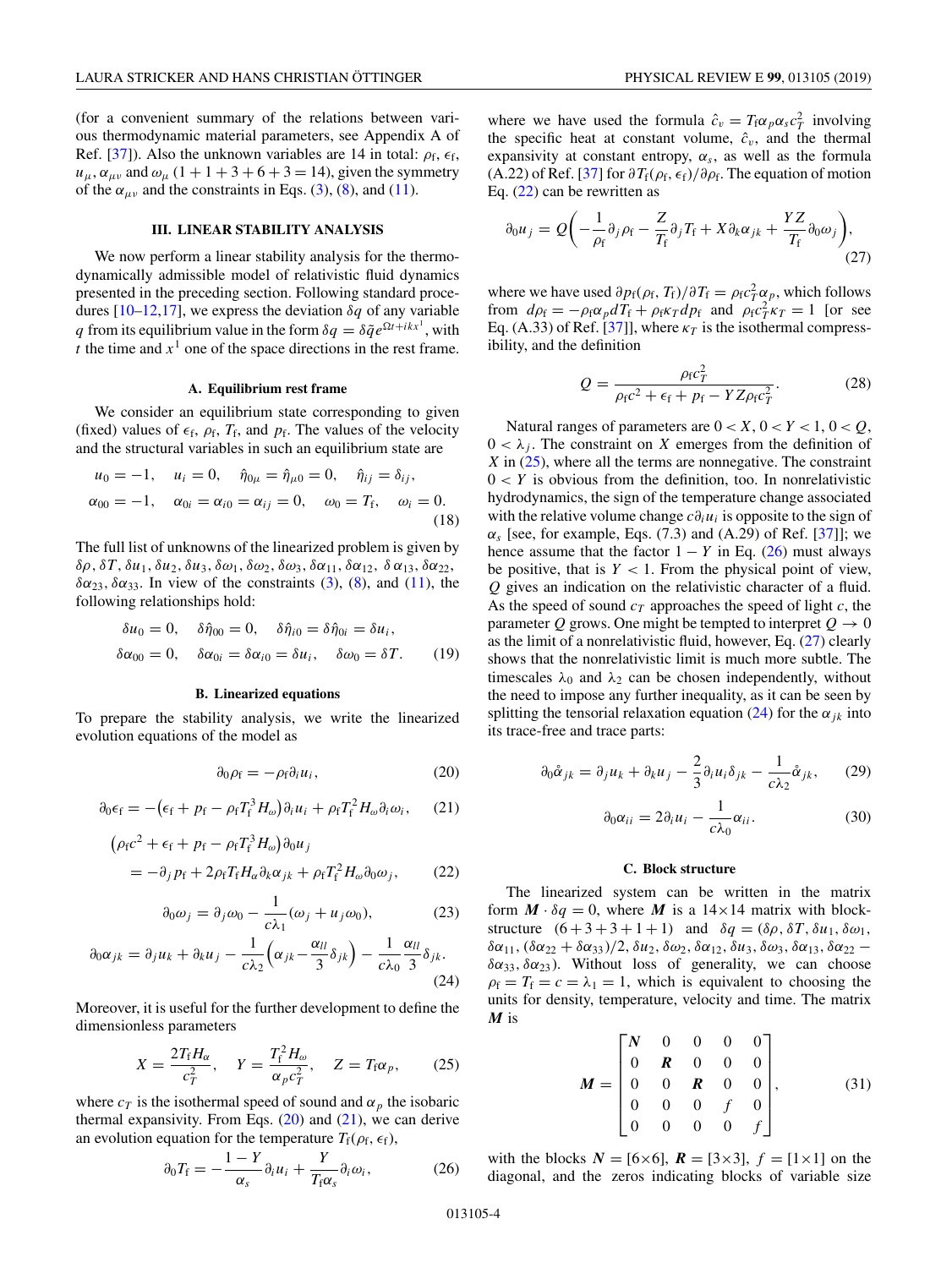<span id="page-5-0"></span>containing only 0 elements. In particular,

$$
f = \Phi + 3F,\tag{32}
$$

$$
\mathbf{R} = \begin{bmatrix} \Phi & -YZ\Phi & -XQ\mathbf{i} \\ 3G & \Phi + 3G & 0 \\ -\mathbf{i} & 0 & \Phi + 3F \end{bmatrix},\tag{33}
$$

$$
N = \begin{bmatrix} \Phi & 0 & i & 0 & 0 & 0 \\ 0 & \Phi & \frac{1-Y}{A}i & -\frac{Y}{A}i & 0 & 0 \\ Qi & QZi & \Phi & -YZQ\Phi & -XQi & 0 \\ 0 & -i & 3G & \Phi + 3G & 0 & 0 \\ 0 & 0 & -2i & 0 & \Phi + E + 2F & 2(E - F) \\ 0 & 0 & 0 & 0 & E - F & \Phi + 2E + F \end{bmatrix}.
$$
 (34)

In the above equations, we defined  $\Phi = \Omega/(ck)$  as well as the additional dimensionless parameters

$$
A = \alpha_s T_f, \quad E = \frac{1}{3ck\lambda_0}, \quad F = \frac{1}{3ck\lambda_2}, \quad G = \frac{1}{3ck\lambda_1}.
$$
\n(35)

To assess the stability, we look for the roots  $\Phi_n$  of the characteristic polynomial det $M = 0$ , with  $n = 1, \ldots, 14$ , i.e., we look for the values  $\Phi_n$  for which the system has nontrivial solutions  $\delta \tilde{q}_n$ . Note that this is not a standard eigenvalue problem because  $\Phi$  occurs also in one of the off-diagonal matrix elements of **R** and of N (we hence refer to  $\Phi_n$  and  $\Omega_n = c k \Phi_n$  as roots rather than eigenvalues). We assume  $k > 0$ , so that initial perturbations  $\delta \tilde{q}_n$  will decay in time and the system will be stable provided that  $Re(\Omega_n) < 0$  for all *n*  $(Re(\Omega_n) = 0$  corresponds to marginal stability of mode *n*).

Given the block structure of the matrix *M* the characteristic polynomial can be factorized as

$$
\det M = \det N \cdot (\det R)^2 \cdot f^2 = 0. \tag{36}
$$

We consider the different blocks separately. The solutions of the characteristic polynomial (36) are found for

$$
f = \Phi + 3F = 0,\tag{37}
$$

$$
\det \boldsymbol{R} = 3GQX + \Phi(9FG + QX + 9FGYZ)
$$

$$
+\Phi^2(3F + 3G + 3GYZ) + \Phi^3 = 0,\tag{38}
$$

$$
\det N = 0. \tag{39}
$$

Equation (37) implies  $\Phi = -3F$ , which is always real and negative, thus corresponding to decaying perturbations. This

solution corresponds to  $\Omega = -1/\lambda_2$ , i.e., a constant decay rate related to the characteristic relaxation rate of  $\alpha_{\mu\nu}$  and independent of *k*, the spatial wavelength of the perturbation. This condition characterizes the independent relaxation of *δα*<sup>22</sup> − *δα*<sup>33</sup> and *δα*23.

In the physically acceptable range of parameters, Eq. (38), which is associated with shear and transverse mass and heat fluxes ( $\delta u_2$ ,  $\delta \omega_2$ ,  $\delta \alpha_{12}$  or  $\delta u_3$ ,  $\delta \omega_3$ ,  $\delta \alpha_{13}$ ), has only solutions with negative real parts. To proof this, we apply the Routh-Hurwiz criterion [\[38\]](#page-9-0) for a third-order polynomial  $a_0 + a_1 \Phi + a_2 \Phi^2 + \Phi^3$ . According to this criterion, such a polynomial has only solutions with a negative real part if  $a_i > 0$  for all *i* and  $a_1 a_2 > a_0$ . The first condition can be verified from Eq. (38), given the physically acceptable ranges of the parameters, which must all be real and positive. The second condition can be rewritten as

$$
a_2a_1 - a_0 = 27FG(F + G + FYZ + 3GYZ + GY^2Z^2) + 3QX(F + GYZ) > 0,
$$
 (40)

which is true for real valued, positive  $F$ ,  $G$ ,  $X$ ,  $Y$ ,  $Z$ . In the limit case  $Q = 0$ , one solution of Eq. (38) is the purely real negative  $\Phi = -3F$  associated with the relaxation of  $\alpha_{12}$  or  $\alpha_{13}$  in the absence of transverse mass or heat flux. Additional roots of Eq. (38) for  $Q = 0$  are  $\Phi = -3G(1 + YZ)$  and  $\Phi =$ 0. The latter corresponds to time-independent perturbations of marginal stability. The mode associated with  $\Phi = -3G(1 +$ *YZ*) must satisfy the condition  $\delta u_2 + YZ\delta\omega_2 = 0$  (or,  $\delta u_3 + YZ\delta\omega_2 = 0$  $YZ\delta\omega_3 = 0$ ; this relaxation mode exists for small positive *Q*, but does not exist for  $Q = 0$ , because Eq. [\(27\)](#page-4-0) then implies  $\delta u_2 = \delta u_3 = 0.$ 

We now consider Eq. (39). To determine the sign of the roots, we rearrange Eq. (39) as

$$
X = -\frac{(3E + \Phi)(3F + \Phi)\{(\Phi^2 + Q)[A\Phi(3G + \Phi) + Y] + \Phi Q[\Phi(-1 + Y)^2 + 3G(1 + A\Phi^2 Y)]Z\}}{2\Phi(2E + F + \Phi)Q[A\Phi(3G + \Phi) + Y]},
$$
(41)

which can be compactly rewritten as  $X = -N/D$ , with *N* the numerator and *D* the denominator of the fraction (41). In the case of  $\Phi$  purely real, positive values of  $\Phi$  would lead to both  $N > 0$  and  $D > 0$ , hence  $X < 0$ . Since these are physically unacceptable values of  $X$ , purely real positive roots are not possible and purely real roots  $\Phi$  can only be negative. Purely imaginary values of  $\Phi$  correspond to an oscillatory nongrowing solution of the linear system and and imply marginal stability.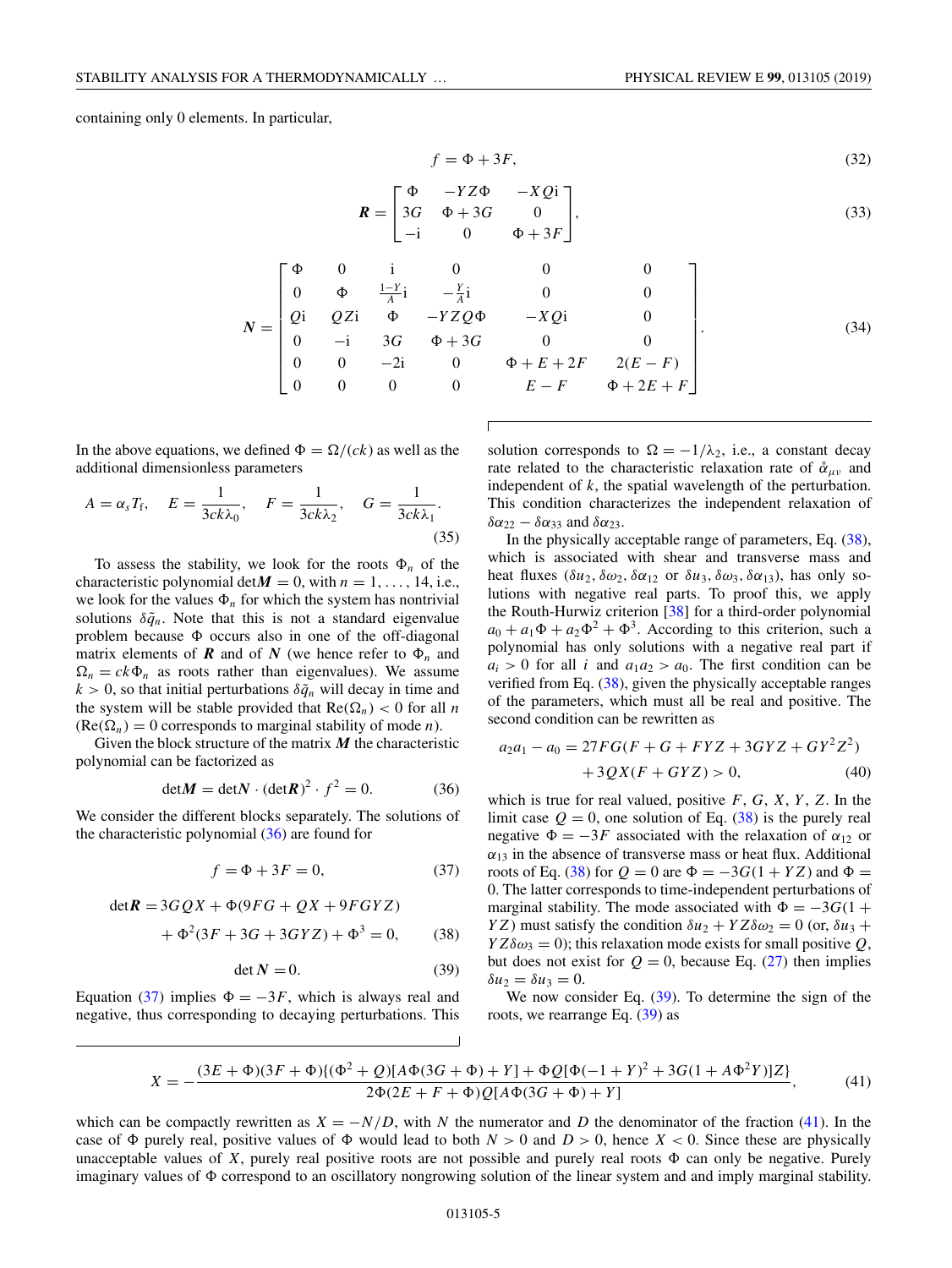<span id="page-6-0"></span>

FIG. 1. (a) Real and (b) imaginary part of the roots  $\Omega$  as a function of *k*, for  $Q = 0.001$ . Other parameters are  $A = 1/3$ ,  $X = 1$ ,  $Y = 1/2$ ,  $Z = 1$ ,  $\lambda_0 = 1$ ,  $\lambda_1 = 2/3$ , and  $\lambda_2 = 1/6$ . The dashed lines represent the roots of the characteristic polynomial of the 3×3 block *R*; the solid lines represent the roots of the characteristic polynomial of the  $6 \times 6$  block *N*. Both  $\Omega$  and *k* are depicted in nondimensional units.

Therefore further investigation is required only for the case of a complex-valued root,

$$
\Phi = R + iI,\tag{42}
$$

with  $R = \text{Re}(\Phi) \neq 0$  and  $I = \text{Im}(\Phi) \neq 0$ . We substitute Eq. (42) into Eq. [\(41\)](#page-5-0), and we impose Im(*X*) = 0, since we know from Eq. [\(25\)](#page-4-0) that *X* has to be a real number. This condition is expressed as  $Q = Q(R, I, E, F, G, Y, Z)$  and inserted into Eq. [\(41\)](#page-5-0), thus finding

$$
X = -\frac{[I^2 + (3E + R)^2][I^2 + (3F + R)^2]T_1}{2|\Phi|^2 \{6E^2(3F + 2R) + 2(FI^2 + 3F^2R + R|\Phi|^2 + 3FR^2) + EI^2 + 9(F + R)^2]\}T_2},\tag{43}
$$

with

$$
T_1 = 2AR\{A[2I^2R^2 + R^4 + 3G(2R + 3G)|\Phi|^2\} + 2R(3G + R)Y\} + 2R(AI^2 - Y)^2
$$
  
+ 3GZ|\Phi|^2[2AR(3G + 2R) + Y(A|\Phi|^2 - 1)^2] + Z|\Phi|^2[2AR|\Phi|^2(1 - Y)^2], (44)

$$
T_2 = (AI^2 - Y)^2 + A\{A[2I^2R^2 + R^4 + 3G|\Phi|^2(3G + 2R)] + 2R(3G + R)Y\}.
$$
\n(45)

We compactly rewrite Eq. (43) as  $X = -N'/D'$ , where *N'* and  $D'$  are the numerator and the denominator of the fraction, respectively. From the equations above, one can see that  $T_1 > 0$  and  $T_2 > 0$ , in the case of  $R > 0$ . Thus  $N' > 0$ ,  $D' > 0$  and  $X < 0$ , which is at variance with the physically acceptable values,  $X > 0$ . Therefore, we have established  $R = \text{Re}(\Phi) \leq 0$  and completed the proof of the unconditional stability of the system, within the physically acceptable range of values of the parameters.

In Figs. 1[–3](#page-7-0) we show the real and imaginary parts of  $\Omega$  as a function of *k* for different values of the parameter  $Q: Q =$ 0.001,  $Q = 0.1$ , and  $Q = 1$ . The other parameters are given by *X* = 1, *Y* = 1/2, *Z* = 1, *A* = 1/3,  $\lambda_0$  = 1,  $\lambda_1$  = 2/3, and  $\lambda_2 = 1/6$ . The solid lines represent the roots derived from the  $6\times6$  block *N* [see Eq. [\(39\)](#page-5-0)]. The dashed lines represent the roots derived from the  $3\times3$  block **R** [see Eq. [\(38\)](#page-5-0)]. Since there are two identical *R* blocks in the matrix *M*, the multiplicity of each dashed line is two. The colors (online) in the figures are redundant with the numbering, to facilitate the readability.

In the case of  $Q = 0.001$ , we find several modes that have been previously identified by other authors [\[10\]](#page-9-0): the line

labeled 1 (green online) is characterized by a proportionality to  $-k^2$  near  $k = 0$  and identifies a diffusive mode for  $k < k_c$ , where  $k_c$  is a characteristic wavelength. The line 2 (brown online), represents relaxation of the heat flux  $\omega_1$ : this can be seen from the fact that, for  $k = 0$ , it takes the value  $\Omega = -1/\lambda_1$  [see Eq. [\(23\)](#page-4-0)]. The real parts of 1 and 2 merge for  $k > k_c$ , while the complex parts becomes nonzero and conjugate, turning both 1 and 2 into two propagating nonhydrodynamic modes. The roots 3 and 4 (orange online) are complex conjugate with negative real part, hence they represent two sound modes. The roots 5 (magenta online) and 6 (yellow online) have negative real part, reaching an asymptote as *k* increases, and vanishing complex part, thus they can be identified as two nonpropagating relaxation modes. In particular, at  $k = 0$ , root 5 takes the value  $\Omega = -1/\lambda_0$  while root 6 takes the value  $\Omega = -1/\lambda_2$ . Hence we conclude that the mode 5 is related to the relaxation of  $\alpha_{ii}$  [see Eq. [\(30\)](#page-4-0)] and the mode 6 is related to the relaxation of  $\alpha_{ik}$  [see Eq. [\(29\)](#page-4-0)]. From the 3×3 block *R*, three modes appear, represented by the dashed lines: for small *k*, one mode represents relaxation of  $\alpha_{12}$  (or  $\alpha_{13}$ ) in the absence of transverse mass or heat fluxes (light-gray, or red online) the other one represents relaxation of  $\omega_2$  (or  $\omega_3$ ) in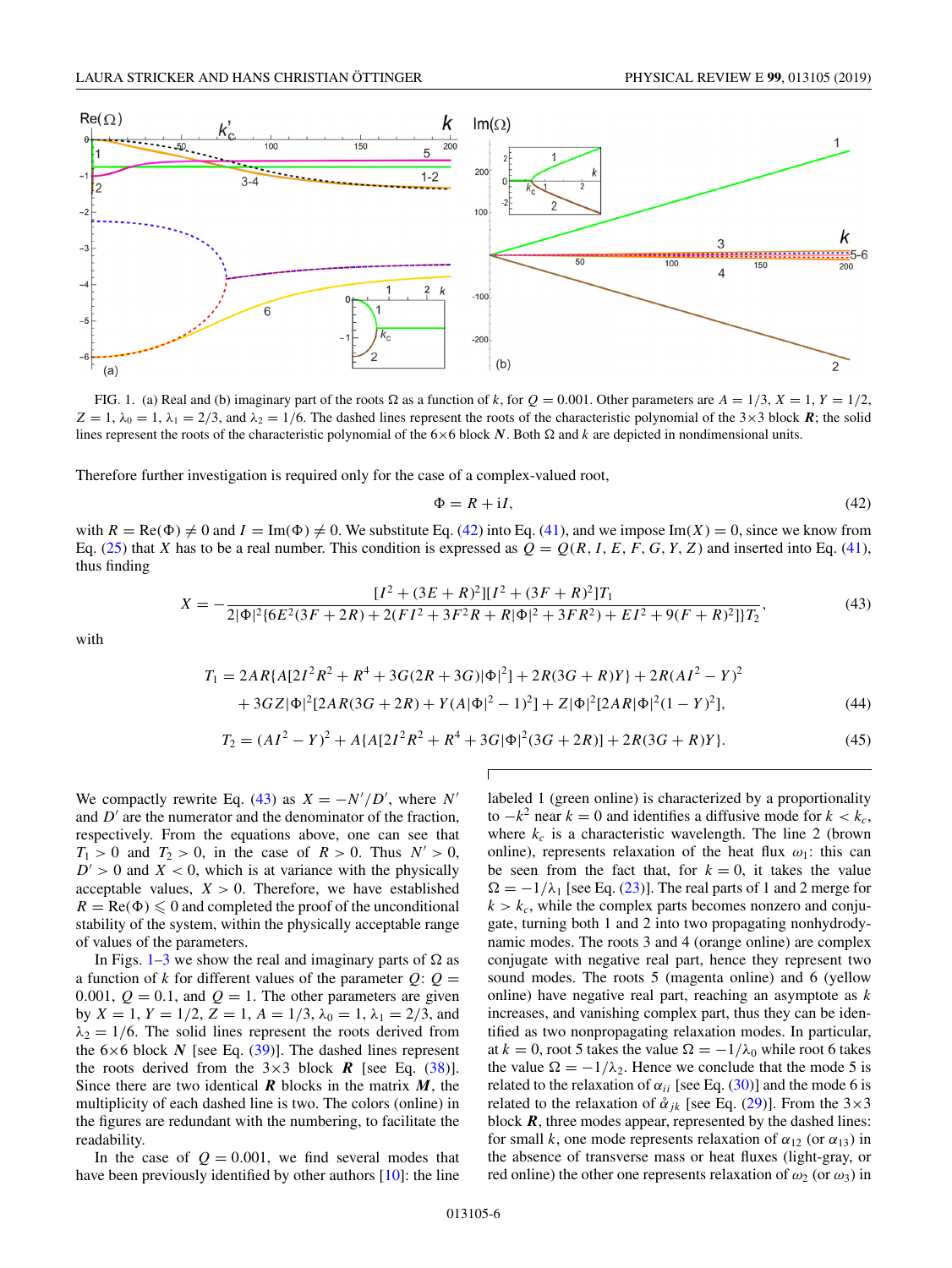<span id="page-7-0"></span>

FIG. 2. (a) Real and (b) imaginary part of the roots  $\Omega$  as a function of k, for  $Q = 0.1$ . For other parameters and line style code see Fig. [1.](#page-6-0)

the presence of transverse mass and momentum fluxes (darkgray, or blue online); these two modes turn into propagating modes for *k* larger than a characteristic value  $k_c$ . The third mode displays diffusive  $-k^2$  behavior at small *k* and saturates at large *k* (black). For  $Q = 1$ , the roots 1 and 2 are shifted down from the origin, while all other modes retain a similar meaning. In the case of  $Q = 0.1$ , an intermediate situation between the two previous cases appears and the different modes are combined in a nontrivial way.

## **IV. SUMMARY AND DISCUSSION**

In the present paper we considered the thermodynamically consistent model for relativistic fluid dynamics developed within the GENERIC framework  $[29,30]$ , where the treatment of nonequilibrium phenomena (momentum and heat transport) is described by means of additional structural variables to prevent the problem of infinite propagation speeds. We performed a linear stability analysis of the equilibrium rest state and we analytically proved that, in the entire range of the physically meaningful parameters, the model is unconditionally stable.

In nonrelativistic fluid dynamics, the equations for liquids and gases possess the same Navier-Stokes-Fourier form and

differ only by the characteristic values of the transport coefficients. This is a consequence of the fact that the basic equations express the balance laws for the conserved quantities mass, momentum and energy in a straightforward form. In relativistic fluid dynamics, we are faced with additional relaxation equations for nonconserved structural variables so that there is no reason to expect universal equations that encompass both liquids and gases.

For a gas described by the Boltzmann equation, all macroscopic properties are strongly related to the velocities of the particles. For a liquid, the interactions between particles and the energy stored in the bonds are more relevant than the velocities themselves. Our equations of relativistic fluid dynamics include a Poisson-bracket formulation of the convection mechanism. A Poisson-bracket formulation has not been found for the 13- or 14-moment equations derived from the nonrelativistic or relativistic Boltzmann equations. The problem is that the convection terms for increasingly higher moments in momentum space are strongly coupled and hence very complicated so that they become difficult, if not impossible, to truncate. The situation is very different if the structural variables describe features related to forces and differences in position space. This is the reason why we expect a serious difference between fluid dynamics of



FIG. 3. (a) Real and (b) imaginary part of the roots  $\Omega$  as a function of k, for  $Q = 1$ . For other parameters and line style code see Fig. [1.](#page-6-0)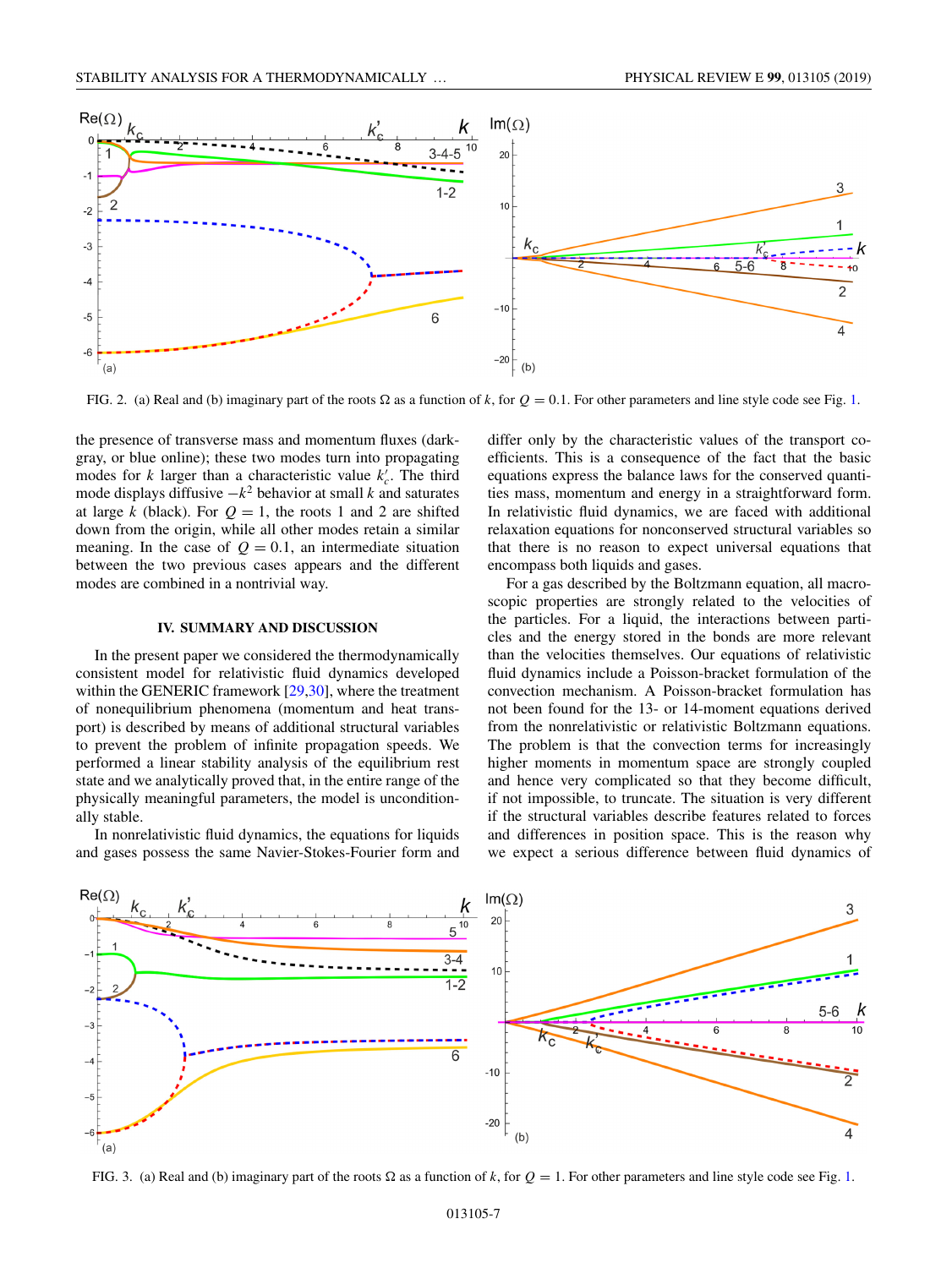<span id="page-8-0"></span>relativistic liquids and gases. The heuristic derivation of the GENERIC equations based on the knowledge of complex fluids in Ref. [\[37\]](#page-9-0) underlines their liquidlike background, whereas the Israel-Stewart model and the EIT equations are based on moment expansions for the Boltzmann equation and hence are appropriate for gaslike fluids. Note that, in the case of quark-gluon plasmas, recent experimental findings showed that a liquidlike description may be more accurate [\[39\]](#page-9-0). For gaslike fluids, a Poisson-bracket formulation of the convection mechanism has so far been found only in the Boltzmann equation or the equivalent infinite moment hierarchy.

With the present paper we performed one step forward in showing that the thermodynamically consistent model developed within the GENERIC framework [\[29,30\]](#page-9-0) should be considered as a valuable option, a worthwhile alternative to the existing ones, when addressing the study of relativistic fluids. To gain full confidence, linear stability should also be investigated in a boosted system  $[10]$ , which is considerably more complicated and hence beyond the scope of the present analytical study (more terms in evolution equations, angle between boost and wave vector of perturbation). The elegance associated with the Poissonian structure of the convection terms in the relaxation equations [\(5\)](#page-2-0) and [\(9\)](#page-2-0) for the structural variables is an important argument in favor of the equations derived within the GENERIC framework. More physical entropy functions, presumably containing logarithmic rather than quadratic contributions, open the door to more realistic modeling, where the general form  $(A3)$  of the energy-momentum tensor is prescribed by thermodynamic admissibility.

#### **ACKNOWLEDGMENTS**

The authors would like to express their particular gratitude to Martin Kröger, who greatly contributed to the final proof of the stability of the problem. They would also like to thank Alberto Montefusco, Martin Callies, and Michele Graf for insightful discussions.

## **APPENDIX: NOTATIONAL CORRESPONDENTS**

The original formulation of GENERIC equations for relativistic fluid dynamics in Sec. 5.2 of the monograph [\[36\]](#page-9-0) and Sec. 2 of the paper [\[29\]](#page-9-0) is based on the inverse function  $\epsilon_f(\rho_f, s_f, \alpha_{\mu\nu}, \hat{\omega}_\mu)$  rather than  $s_f(\rho_f, \epsilon_f, \alpha_{\mu\nu}, \hat{\omega}_\mu)$ . Moreover, in the original work, six independent scalar invariants are formed from  $\alpha_{\mu\nu}$  and  $\hat{\omega}_{\mu}$  and used as the explicit arguments of  $\epsilon_{\text{f}}$ . In Ref. [\[36\]](#page-9-0), all partial derivatives of  $\epsilon_f$  are contained in Eq. (5.76). The relevant notational correspondents required for translating the results of Ref. [\[36\]](#page-9-0) or [\[29\]](#page-9-0) for the entropy balance and the energy-momentum tensor into the present notation are compiled in Table I.

The entropy balance equation [\(13\)](#page-3-0) can be obtained from Eqs. (5.49), (5.84), and (5.102) of [\[36\]](#page-9-0) or from Eqs. (27), (32),

- [1] L. D. Landau, On the multiple production of particles during collisions of fast particles, Izv. AN SSSR Ser. Fiz. **17**, 51 (1953).
- [2] I.M. Khalatnikov, Some questions of the relativistic hydrodynamics, J. Exp. Theor. Phys. **27**, 529 (1954).

TABLE I. Notational correspondents.

| This paper                                             | Ref. $[36]$                                                              | Ref. [29]                                                                                  |
|--------------------------------------------------------|--------------------------------------------------------------------------|--------------------------------------------------------------------------------------------|
| $T_{\rm f}$                                            | $T_{\rm f}^*$                                                            | $T_{\rm f}^*$                                                                              |
| $\lambda_i$                                            | $\tau_i$                                                                 | $\tau_i$                                                                                   |
| $\alpha_{\mu\nu}$                                      | $c_{\mu\nu}$                                                             | $c_{\mu\nu}$                                                                               |
| $\omega_{\mu}$                                         | $-cw_{\mu}$                                                              | $-cw_{\mu}$                                                                                |
| $\frac{\partial s_{\rm f}}{\partial \alpha_{\mu\nu}}$  | $-\frac{1}{2T_{\rm f}^*}\phi^{*\mu\nu}$                                  | $-\frac{1}{2T_{\epsilon}^*}\phi^{\mu\nu}$                                                  |
| $\frac{\partial s_{\rm f}}{\partial \hat{\omega}_\mu}$ | $\frac{1}{cT_{\epsilon}^*}\hat{\eta}^{\mu\nu}\sigma_{\nu\nu'}^*w^{\nu'}$ | $\frac{1}{c T_{\epsilon}^{*}} (\eta^{\mu\nu} + u^{\mu} u^{\nu}) \sigma_{\nu\nu'} w^{\nu'}$ |

and (33) of Ref. [\[29\]](#page-9-0). According to Eqs. (5.55) and (5.86) of Ref. [\[36\]](#page-9-0) [or, equivalently, Eqs. (21) and (30) of Ref. [\[29\]](#page-9-0)], the energy-momentum tensor is given by

$$
T^{\mu\nu} = (\rho_f c^2 + \epsilon_f + T_f^* \zeta) u^{\mu} u^{\nu} + p_f \hat{\eta}^{\mu\nu}
$$
  
+  $\phi^{*\mu\lambda} (c_{\lambda}^{\nu} - \eta_{\lambda}^{\nu}) + \sigma^{*\mu\lambda} w_{\lambda} w^{\nu},$  (A1)

with  $\zeta = u_{\mu} \sigma^{*\mu\nu} w_{\nu}/c$ . The symmetry of  $T^{\mu\nu}$  is proven in Exercise 104 of Ref. [\[36\]](#page-9-0) or displayed explicitly in Eq. (34) of Ref. [\[29\]](#page-9-0); the proof makes explicit use of the fact that  $\epsilon_1$ depends only on scalar invariants. From Table I, we find

$$
\sigma^{*\mu\lambda}w_{\lambda} = cT_{\rm f}^* \frac{\partial s_{\rm f}}{\partial \hat{\omega}_{\mu}} - c_{\varsigma}u^{\mu},\tag{A2}
$$

so that, in the notation of the present paper, we obtain

$$
T^{\mu\nu} = (\rho_f c^2 + \epsilon_f) u^{\mu} u^{\nu} + p_f \hat{\eta}^{\mu\nu} - 2 T_f \frac{\partial s_f}{\partial \alpha_{\mu\lambda}} (\alpha_{\lambda}^{\nu} - \eta_{\lambda}^{\nu})
$$

$$
- T_f \frac{\partial s_f}{\partial \hat{\omega}_{\mu}} \hat{\omega}^{\nu} + T_f^2 \frac{\partial s_f}{\partial \hat{\omega}_{\mu}} u^{\nu} + \varsigma u^{\mu} \hat{\omega}^{\nu}.
$$
 (A3)

In practice,  $\zeta$  can be regarded as a fitting parameter for making  $T^{\mu\nu}$  symmetric. For the quadratic entropy density  $(14)$ , we have

$$
T_{\rm f}^2 \frac{\partial s_{\rm f}}{\partial \hat{\omega}_{\nu}} = \varsigma \hat{\omega}^{\nu},\tag{A4}
$$

so that we find the energy-momentum tensor  $(16)$ .

A simple heuristic derivation of the GENERIC equations of relativistic fluid dynamics has been attempted in Sec. 12.6 of the textbook [\[37\]](#page-9-0). The key ingredients are a convection mechanism based on the upper-convected derivatives used in modeling complex fluids with tensor and vector variables and the formulation of a proper entropy balance equation. For quadratic entropy density, which is the recommended choice for linear relaxation, the GENERIC results (A3), (A4) have been fully reproduced. For more general entropy densities, the last term in Eq. (A3) (involving  $\varsigma$ ) is not reproduced correctly by the last term of Eq. (12.86) of Ref. [\[37\]](#page-9-0). This problem occurs when the symmetry of  $T^{\mu\nu}$  becomes a subtle issue *because*  $\partial s_f / \partial \alpha_{\mu\lambda}$  and  $\alpha_{\lambda}^{\nu}$  do not commute.

<sup>[3]</sup> J. Adams *et al.* (STAR Collaboration), Experimental and theoretical challenges in the search for the quark-gluon plasma: The STAR Collaboration's critical assessment of the evidence from RHIC collisions, [Nucl. Phys. A](https://doi.org/10.1016/j.nuclphysa.2005.03.085) **[757](https://doi.org/10.1016/j.nuclphysa.2005.03.085)**, [102](https://doi.org/10.1016/j.nuclphysa.2005.03.085) [\(2005\)](https://doi.org/10.1016/j.nuclphysa.2005.03.085).